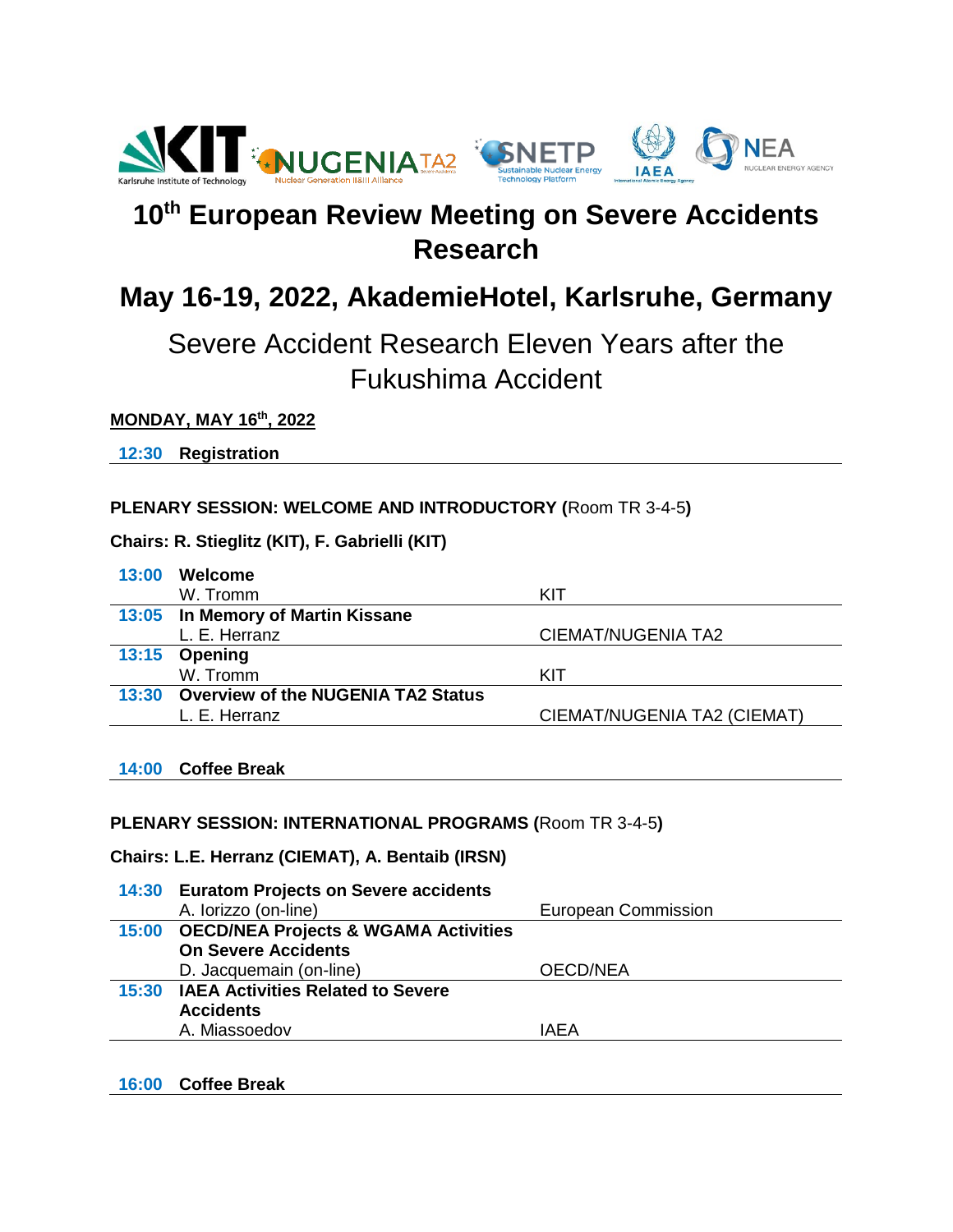|       | Room TR 3-4-5                                                                                                                                                                                                                                                                                      |     | Room TR 20-21                                                                                                                                                                               |     |
|-------|----------------------------------------------------------------------------------------------------------------------------------------------------------------------------------------------------------------------------------------------------------------------------------------------------|-----|---------------------------------------------------------------------------------------------------------------------------------------------------------------------------------------------|-----|
|       | Session 1-1: In-vessel Corium and debris                                                                                                                                                                                                                                                           |     | <b>Session 2-1: Severe Accident</b>                                                                                                                                                         |     |
|       | coolability                                                                                                                                                                                                                                                                                        |     | <b>Scenarios</b>                                                                                                                                                                            |     |
|       | Chair: T. Hollands (GRS), F. Gabrielli (KIT)                                                                                                                                                                                                                                                       |     | Chair: S. Brumm (JRC), S. Paci<br>(Unipi) (on-line)                                                                                                                                         |     |
| 16:30 | <b>The IAEA Coordinated Research</b><br><b>Project on Developing a</b><br><b>Phenomena Identification and</b><br><b>Ranking Table and a Validation</b><br><b>Matrix, and Performing a</b><br><b>Benchmark for In-Vessel Melt</b><br><b>Retention</b><br>A. Miassoedov (IAEA), S. Massara<br>(IAEA) | 265 | Source term estimation and<br>dispersion analysis of VVER-<br>1000 reactor in case of<br><b>LBLOCA along with SBO</b><br>A. K. Mercan (KIT)                                                 | 287 |
| 16:55 | Iron and zirconium oxidation at<br>liquid state under Ar-O2 and Ar-<br><b>H2O gas mixtures in Severe</b><br><b>Accident conditions</b><br>P. Piluso (CEA)                                                                                                                                          | 319 | <b>Prediction of the Radiological</b><br><b>Consequences of a Severe</b><br><b>Accident Scenario in a</b><br><b>Generic KONVOI Nuclear</b><br><b>Power Plant</b><br>E.-M. Pauli (Framatome) | 311 |
| 17:20 | In-vessel debris melting<br>experiments performed in LIVE3D<br>test facility<br>X. Gaus-Liu (KIT)                                                                                                                                                                                                  | 336 | <b>CCFL Model Effect of</b><br><b>Pressurizer Surge Line Flow</b><br>on Severe Accident<br><b>Progression in TMI-2 using</b><br><b>CINEMA</b><br>R.-J. Park (KAERI)                         | 261 |
| 17:45 | Integral modelling of<br>continuous/dispersed phases<br>mass transfer during in-vessel<br>corium stratification transients<br>R. Le Tellier (CEA)                                                                                                                                                  | 259 | Analysis of LOCA accident for<br><b>BWR-4 under DEC-A</b><br>conditions using ASTEC code<br>T. Kaliatka (LEI)                                                                               | 318 |

### **18:10 Adjourn**

## **TUESDAY, MAY 17th, 2022**

## **PLENARY SESSION: FUKUSHIMA: 10 (+1) YEARS AFTER (**Room TR 3-4-5**)**

## **Chair: A. Bentaib (IRSN), L.E. Herranz (CIEMAT)**

| 9:00 | Current understanding of the accident<br>scenarios and major phenomena         |                   |
|------|--------------------------------------------------------------------------------|-------------------|
|      | Y. Kumagai (on-line)                                                           | <b>OECD/NEA</b>   |
| 9:30 | <b>Current situation of the site</b>                                           |                   |
|      | S. Mizokami                                                                    | <b>TEPCO</b>      |
|      | 10:00 Accident management & nuclear<br>decommissioning<br>K. Okamoto (on-line) | <b>JAEA/CLADS</b> |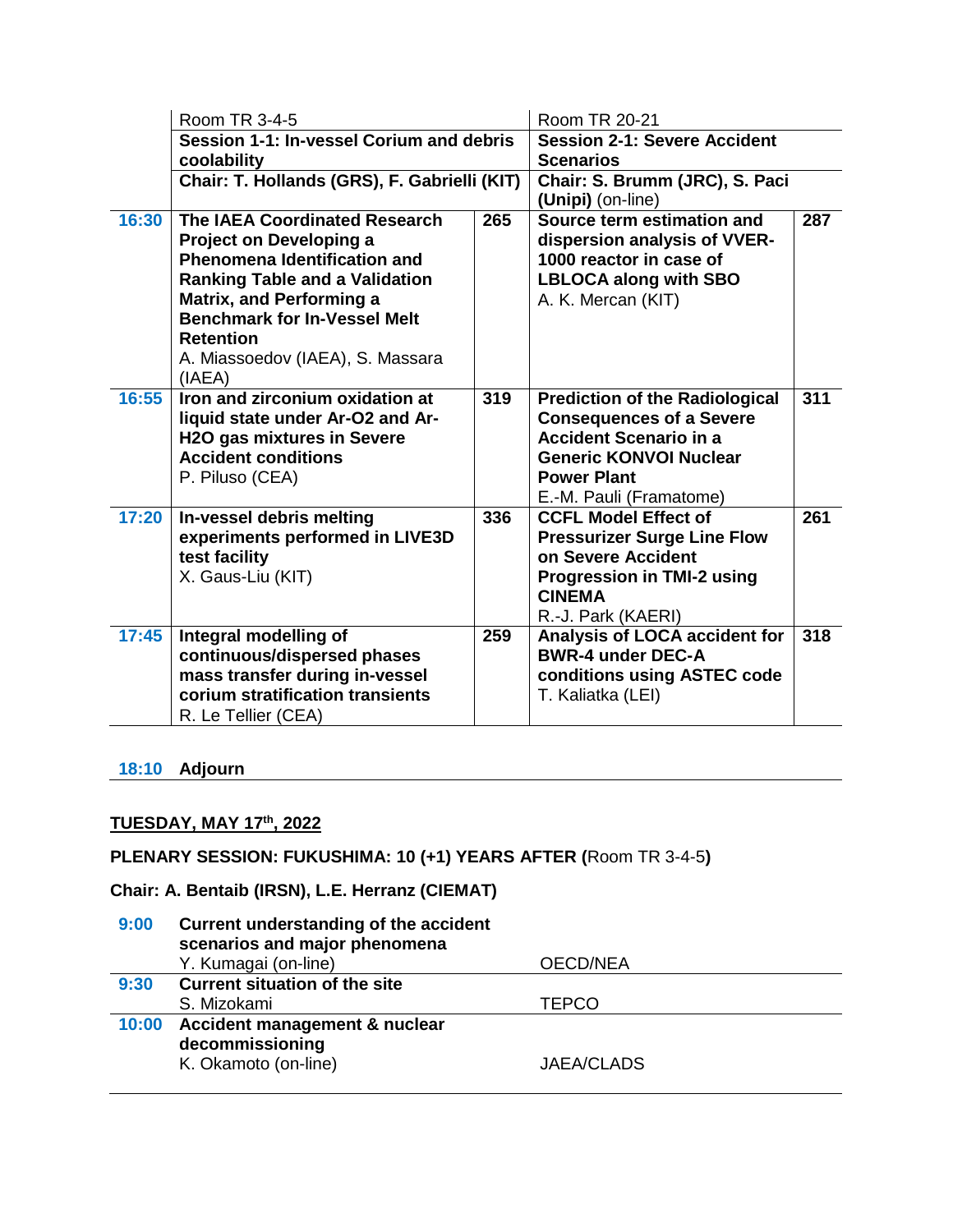#### **10:30 Coffee Break**

|       | Room TR 3-4-5                                           |     | Room TR 20-21                         |     |
|-------|---------------------------------------------------------|-----|---------------------------------------|-----|
|       | Session 1-2: In-vessel Corium and debris<br>coolability |     | <b>Session 2-2: Uncertainties in</b>  |     |
|       |                                                         |     | <b>Severe Accident Scenarios</b>      |     |
|       | Chair: S. Massara (IAEA), F. Gabrielli (KIT)            |     | Chair: F. Mascari (ENEA), S. Paci     |     |
|       |                                                         |     | (Unipi) (on-line)                     |     |
| 10:45 | <b>Characterization of prototypic</b>                   | 300 | <b>Status of the Uncertainty</b>      | 278 |
|       | corium sample simulating                                |     | <b>Quantification for Severe</b>      |     |
|       | Fukushima Daiichi unit 2 lower                          |     | <b>Accident Sequences of</b>          |     |
|       | head composition                                        |     | Different NPP Designs in the          |     |
|       | C. Journeau (CEA)                                       |     | Frame of the H-2020 Project           |     |
|       |                                                         |     | <b>MUSA</b>                           |     |
|       |                                                         |     | S. Brumm (JRC)                        |     |
| 11:10 | Modelling of premixed layer in                          | 309 | <b>Overview of IAEA CRP I31033</b>    | 314 |
|       | stratified fuel-coolant                                 |     | "Advancing the state-of-              |     |
|       | configuration                                           |     | practice in uncertainty and           |     |
|       | M. Uršič (IJS)                                          |     | sensitivity methodologies for         |     |
|       |                                                         |     | severe accident analysis in           |     |
|       |                                                         |     | water cooled reactors"                |     |
|       |                                                         |     | H. U. Rehman (IAEA)                   |     |
| 11:35 | <b>Analysis of RANS Turbulence</b>                      | 322 | The APR1400 SOARCA                    | 264 |
|       | <b>Models of Natural Convection of</b>                  |     | Study: Insights into the              |     |
|       | <b>Corium Pool for In-Vessel</b>                        |     | <b>Severe Accident Progression</b>    |     |
|       | <b>Retention</b>                                        |     | and Source Term Analysis              |     |
|       | D. Dovizio (NRG)                                        |     | <b>Results</b>                        |     |
|       |                                                         |     | K. Ahn (KAERI)                        |     |
| 12:00 | Assessment of a dynamic global-                         | 277 | <b>Uncertainty Quantification for</b> | 275 |
|       | coefficient subgrid-scale model for                     |     | a Severe Accident Sequence            |     |
|       | turbulent natural convection in a                       |     | in a SFP in the Frame of the          |     |
|       | confined cavity                                         |     | H2020 Project MUSA: First             |     |
|       | S. Whang (SNU)                                          |     | <b>Outcomes</b>                       |     |
|       |                                                         |     | O. Coindreau (IRSN)                   |     |

## **12:25 Lunch**

|       | Room TR 3-4-5<br><b>Session 3-1: Ex-vessel Corium</b>                                                                                                                    |     | Room TR 20-21<br><b>Session 2-3: Uncertainties in</b>                                                                                                                                                                     |     |
|-------|--------------------------------------------------------------------------------------------------------------------------------------------------------------------------|-----|---------------------------------------------------------------------------------------------------------------------------------------------------------------------------------------------------------------------------|-----|
|       |                                                                                                                                                                          |     |                                                                                                                                                                                                                           |     |
|       | interactions and coolability                                                                                                                                             |     | <b>Severe Accident Scenarios</b>                                                                                                                                                                                          |     |
|       | Chair: S. Bechta (KTH), P. Piluso (CEA)                                                                                                                                  |     | Chair: O. Coindreau (IRSN), S. Paci                                                                                                                                                                                       |     |
|       |                                                                                                                                                                          |     | (Unipi) (on-line)                                                                                                                                                                                                         |     |
| 14:00 | <b>PIRT Development for the Corium</b><br><b>Coolability and MCCI Phenomena</b><br>during Postulated Severe<br><b>Accidents in the Reactor Cavity</b><br>S.K. Sim (EN2T) | 331 | <b>Preliminary Uncertainty and</b><br><b>Sensitivity Analysis of the</b><br><b>ASTEC simulations results of</b><br>a MBLOCA scenario at a<br><b>Generic KONVOI Plant using</b><br><b>FSTC tool</b><br>A. Stakhanova (KIT) | 327 |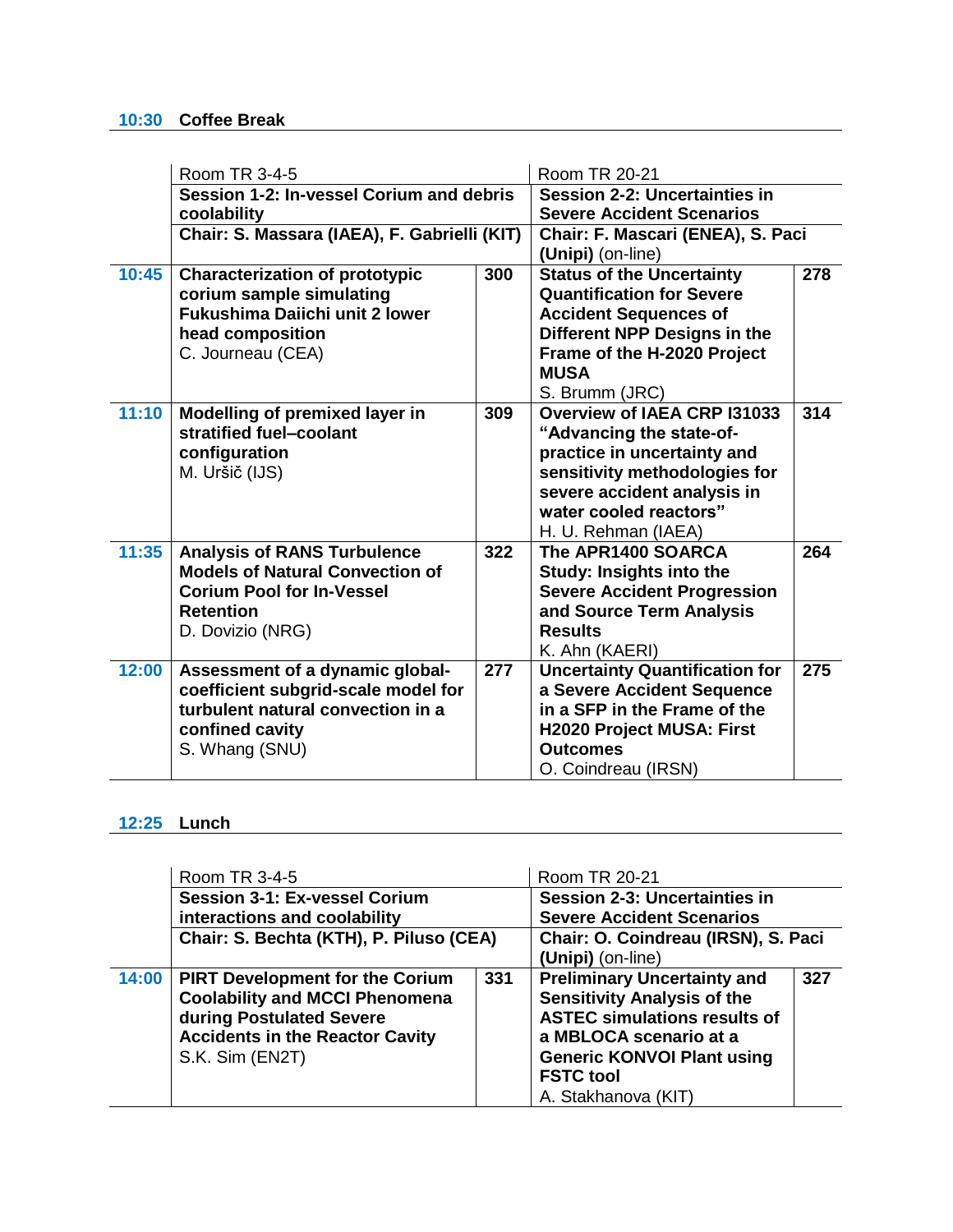| 14:25 | <b>Enhancing Ex-Vessel Corium</b><br><b>Coolability for Installed Base</b><br><b>Nuclear Power Plants</b><br>M. Hupp (Framatome)           | 270 | <b>CIEMAT's outcomes from the</b><br><b>PHEBUS-FPT1 uncertainty</b><br>analysis in the framework of<br>the EU-MUSA project<br>R. Bocanegra (CIEMAT) | 324 |
|-------|--------------------------------------------------------------------------------------------------------------------------------------------|-----|-----------------------------------------------------------------------------------------------------------------------------------------------------|-----|
| 14:50 | Quenching Phenomena in High<br><b>Temperature Cylindrical Particle</b><br><b>Bed-MONET Tests</b><br>M. Modak (SNU) (on-line)               | 279 | <b>Parametric analysis of FPT-1</b><br>MELCOR 2.2 input deck as a<br>preparation for uncertainty<br>quantification study<br>M. Malicki (PSI)        | 274 |
| 15:15 | Thermodynamics of aerosols<br>during a molten core-concrete<br>interaction at Fukushima Daiichi<br>unit 2 conditions<br>H. Laffolley (CEA) | 299 |                                                                                                                                                     |     |

## **15:40 Coffee Break**

|       | Room TR 3-4-5                          |     | Room TR 20-21                          |     |
|-------|----------------------------------------|-----|----------------------------------------|-----|
|       | <b>Session 3-2: Ex-vessel Corium</b>   |     | <b>Session 4-1: Severe Accident</b>    |     |
|       | interactions and coolability           |     | <b>Scenarios in Innovative Systems</b> |     |
|       | Chair: A. Miassoedov (IAEA), P. Piluso |     | Chair: H. U. Rehman (IAEA), F.         |     |
|       | (CEA)                                  |     | Rocchi (ENEA)                          |     |
| 16:00 | Super Absorbing Polymers as a          | 271 | <b>Analysis of BDBA sequences</b>      | 338 |
|       | <b>Means to Enhance Melt</b>           |     | in a generic IRIS reactor              |     |
|       | <b>Fragmentation in Water to</b>       |     | using ASTEC code                       |     |
|       | <b>Suppress Steam Explosions</b>       |     | P. Maccari (ENEA) (online)             |     |
|       | During Ex-Vessel Phase of a            |     |                                        |     |
|       | <b>Severe Accident</b>                 |     |                                        |     |
|       | M. Fischer (Framatome)                 |     |                                        |     |
| 16:25 | <b>Assessment of Ex-Vessel Corium</b>  | 317 | <b>Severe Accident Analysis</b>        | 276 |
|       | <b>Coolability of the VVER-1000</b>    |     | <b>Research at CNL for Small</b>       |     |
|       | <b>Reactor as a Measure of Severe</b>  |     | <b>Modular and Advanced</b>            |     |
|       | <b>Accident Mitigation</b>             |     | <b>Reactor Designs</b>                 |     |
|       | M. Kotouc (UJV)                        |     | A. Morreale (CNL)                      |     |
| 16:50 | <b>Experiment and Numerical</b>        | 337 | <b>MELCOR Integrated Severe</b>        | 304 |
|       | <b>Simulations on Long-Term</b>        |     | <b>Accident Code Scoping</b>           |     |
|       | <b>Ablation of SFR Core-Catcher</b>    |     | <b>Uncertainty Study of Heat</b>       |     |
|       | B. Bigot (CEA) (on-line)               |     | <b>Pipe Reactor Accident</b>           |     |
|       |                                        |     | Progression                            |     |
|       |                                        |     | D. Luxat (SNL)                         |     |
| 17:15 |                                        |     | <b>MELCOR Integrated Severe</b>        | 305 |
|       |                                        |     | <b>Accident Code Demonstration</b>     |     |
|       |                                        |     | <b>Uncertainty Study of High-</b>      |     |
|       |                                        |     | <b>Temperature Gas-cooled</b>          |     |
|       |                                        |     | <b>Reactor Accident Progression</b>    |     |
|       |                                        |     | D. Luxat (SNL)                         |     |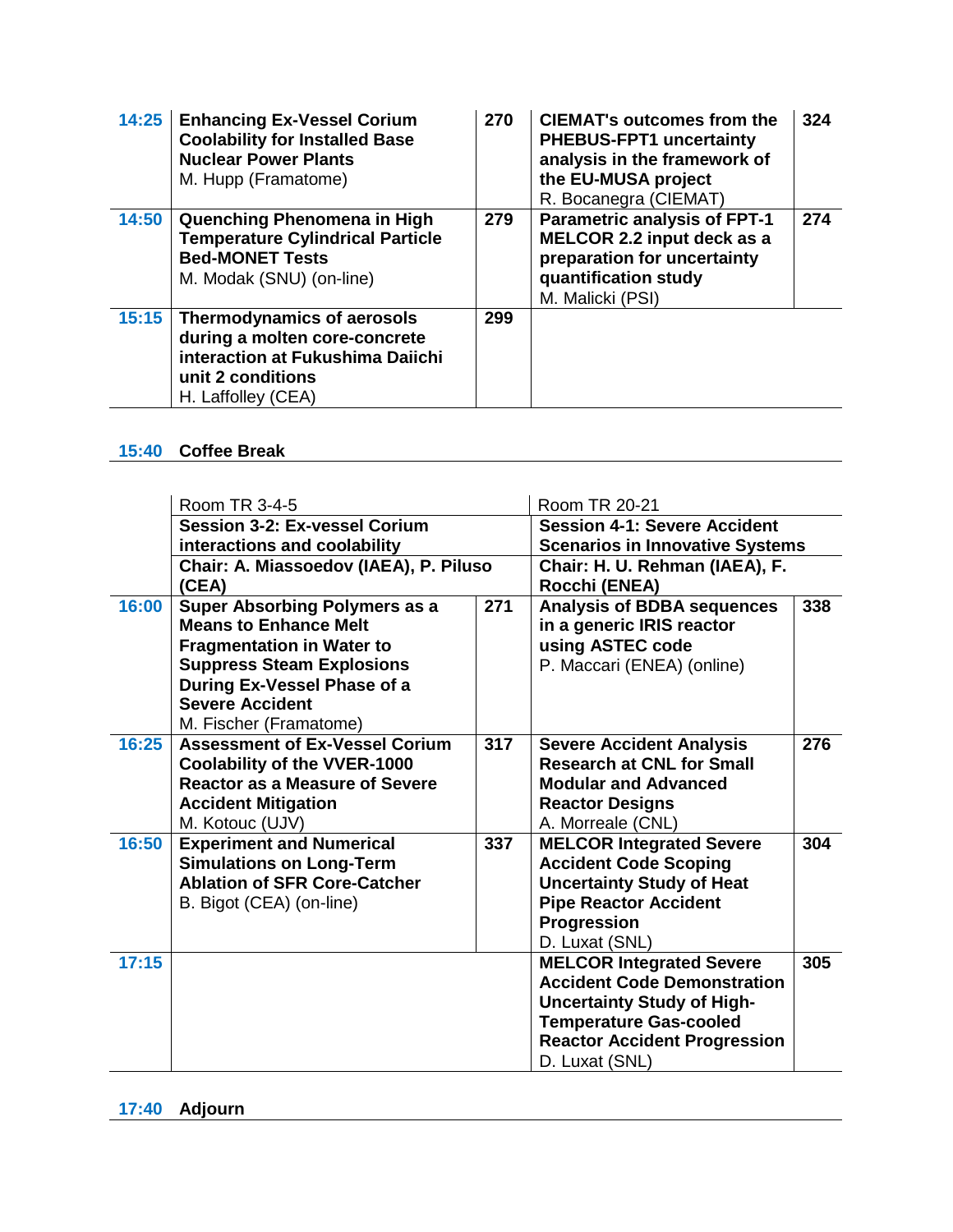## **WEDNESDAY, MAY 18th, 2022**

|      | Room TR 3-4-5                       |     | Room TR 20-21                       |     |
|------|-------------------------------------|-----|-------------------------------------|-----|
|      | <b>Session 5-1: Source Term</b>     |     | Session 7-1: Hydrogen and           |     |
|      |                                     |     | <b>Containment Related issues</b>   |     |
|      | Chair: N. Girault (IRSN), S. Gupta  |     | Chair: M. Hupp (Framatome GmbH), I. |     |
|      | (Becker Techn.)                     |     | Kljenak (IJS)                       |     |
| 8:30 | <b>Research needs on Source</b>     | 328 | <b>Results of metallographic</b>    | 340 |
|      | Term: a CSNI/WGAMA                  |     | analysis of the QUENCH-20           |     |
|      | perspective                         |     | bundle with B4C absorber.           |     |
|      | L. E. Herranz (CIEMAT)              |     | J. Stuckert (KIT)                   |     |
| 8:55 | <b>Fission Product Behaviour in</b> | 292 | <b>Status of Modeling of FeCrAl</b> | 315 |
|      | <b>Severe Accident Condition:</b>   |     | <b>Claddings in Severe Accident</b> |     |
|      | <b>Focus on Information gained</b>  |     | <b>Codes and Application on the</b> |     |
|      | from VERCORS/VERDON                 |     | <b>QUENCH-19 Experiment</b>         |     |
|      | <b>Analytical Programs</b>          |     | T. Hollands (GRS)                   |     |
|      | Y. Pontillon (CEA) (on-line)        |     |                                     |     |
| 9:20 | <b>Experimental study of Csl</b>    | 268 | Current understanding of high-      | 284 |
|      | revaporization behavior in RCS      |     | temperature oxidation               |     |
|      | condition after a SA                |     | phenomena during air ingress        |     |
|      | E. Le Fessant (IRSN)                |     | scenarios                           |     |
|      |                                     |     | S. Park (Lee & Co)                  |     |
| 9:45 | <b>Experimental study on the</b>    | 269 | <b>THAI Experiments on lodine</b>   | 356 |
|      | feasibility for noble gases (Xe,    |     | <b>Behavior in a Room Chain</b>     |     |
|      | Kr) trapping using Metal-Organic    |     | <b>Representing Flow Conditions</b> |     |
|      | <b>Framework</b>                    |     | in Large Containments               |     |
|      | J. Nguyen-Sadassivame (IRSN)        |     | M. Freitag (Becker Technologies)    |     |

## **10:10 Coffee Break + Poster Session**

|       | Room TR 3-4-5                                                                                                                |     | Room TR 20-21                                                                                                                                                                                         |     |
|-------|------------------------------------------------------------------------------------------------------------------------------|-----|-------------------------------------------------------------------------------------------------------------------------------------------------------------------------------------------------------|-----|
|       | <b>Session 5-2: Source Term</b>                                                                                              |     | <b>Session 6-1: Severe Accident</b>                                                                                                                                                                   |     |
|       |                                                                                                                              |     | <b>Modeling and Code Development</b>                                                                                                                                                                  |     |
|       | Chair: T. Lind (PSI), S. Gupta (Becker<br>Techn.)                                                                            |     | Chair: E.-M. Pauli (Framatome), F.<br>Gabrielli (KIT)                                                                                                                                                 |     |
| 11:00 | Pool scrubbing in Unit 1 of<br><b>Fukushima Daiichi</b><br>L. E. Herranz (CIEMAT)                                            | 294 | <b>Synthesis of the ASTEC V2.2</b><br>code validation vs.<br>experimental data<br>P. Chatelard (IRSN)                                                                                                 | 302 |
| 11:25 | <b>Bubbles dynamics under pool</b><br>scrubbing conditions for iodine<br>compounds trapping applications<br>M. Farhat (IRSN) | 298 | <b>Development of Severe</b><br><b>Accident Code CORVES for</b><br><b>Analysing In-Vessel</b><br><b>Degradation Phase of Severe</b><br><b>Accident in VVER-1000 Reactor</b><br>S. Sil (NPCIL)         | 266 |
| 11:50 | New pool scrubbing correlations<br>based on reliable data<br>L. E. Herranz (CIEMAT)                                          | 329 | <b>Modeling of Fission Product</b><br><b>Release during Severe</b><br><b>Accidents: Overview of Recent</b><br><b>Developments in the Fuel</b><br><b>Performance Code Alcyone</b><br>J. Sercombe (CEA) | 303 |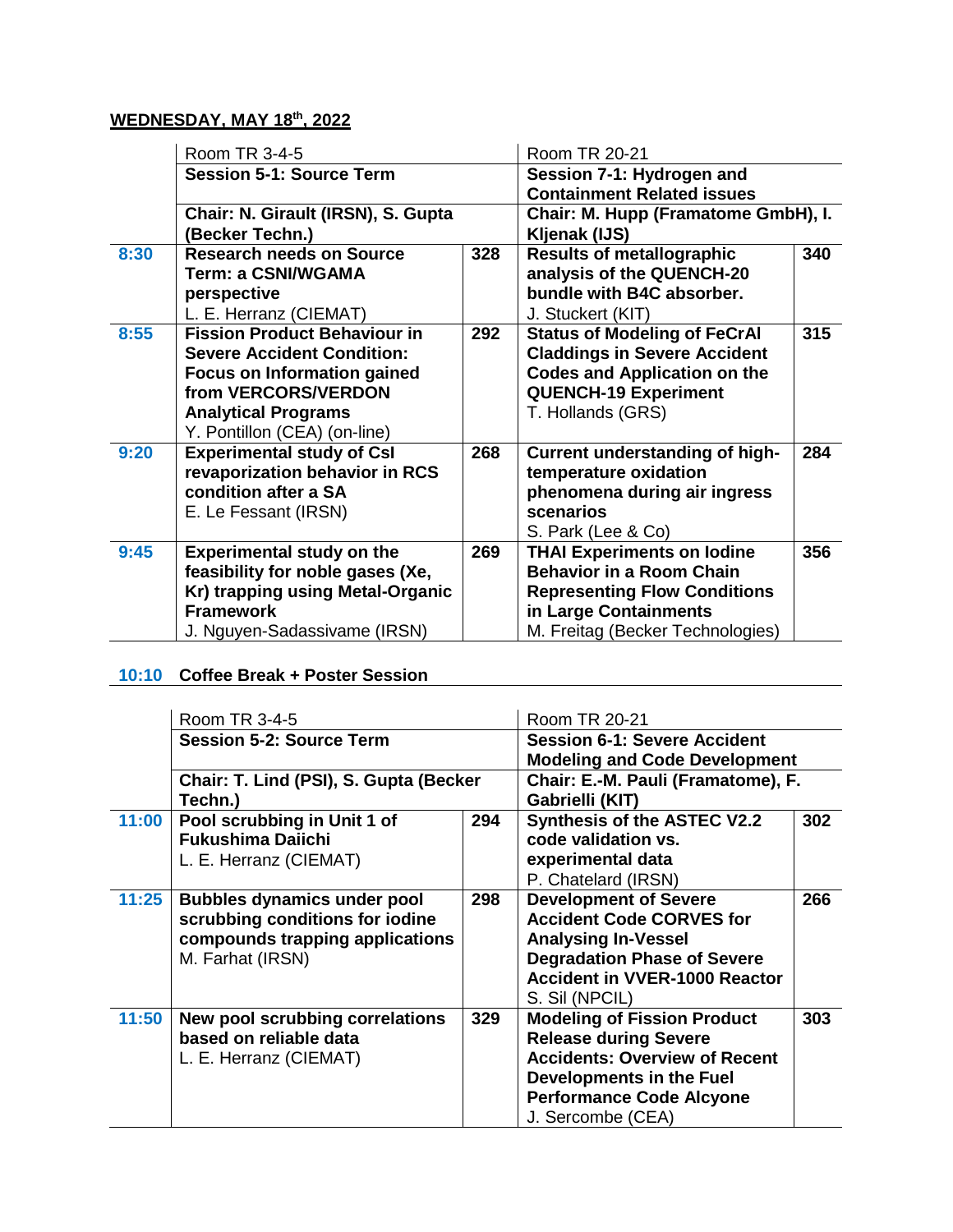| 12:15 The R2CA project for a better<br>evaluation of radiological<br>consequences under Design<br><b>Basis Accidents and Design</b><br><b>Extension Conditions in LWRs:</b> | 332 | <b>A Simplified Core Catcher</b><br><b>Model for the Containment</b><br>Code AC2/COCOSYS<br>C. Spengler (GRS) | 313 |
|-----------------------------------------------------------------------------------------------------------------------------------------------------------------------------|-----|---------------------------------------------------------------------------------------------------------------|-----|
| <b>Motivation and first results</b>                                                                                                                                         |     |                                                                                                               |     |
| N. Girault (IRSN)                                                                                                                                                           |     |                                                                                                               |     |

**12:40 Lunch**

## **PLENARY SESSION: NEW ELEMENTS IN THE SA RESEARCH DOMAIN (**Room TR 3-4-5**)**

#### **Chair: H. U. Rehman (IAEA), I. Kljenak (IJS)**

| 14:10 Accident Tolerant Fuels             |                       |
|-------------------------------------------|-----------------------|
| M. Khatib-Rahbar (on-line)                | Energy Research, Inc. |
| 14:25 Small Modular Reactors              |                       |
| P. Dejardin                               | <b>TRACTEBEL</b>      |
| 14:40 Interface with environmental impact |                       |
| W. Raskob                                 | KIT                   |
| 14:55 Innovation in Modeling              |                       |
| L. Chailan                                | <b>IRSN</b>           |

#### **15:40 Coffee Break**

|       | Room TR 3-4-5                                |     | Room TR 20-21                          |     |
|-------|----------------------------------------------|-----|----------------------------------------|-----|
|       | <b>Session 7-2: Hydrogen and Containment</b> |     | <b>Session 4-2: Severe Accident</b>    |     |
|       | <b>Related issues</b>                        |     | <b>Scenarios in Innovative Systems</b> |     |
|       | Chair: M. Freitag (Becker Techn.), I.        |     | Chair: C. Journeau (CEA), F.           |     |
|       | Kljenak (IJS)                                |     | Rocchi (ENEA)                          |     |
| 16:00 | <b>High combustion risk sequences:</b>       | 339 | <b>MELCOR Integrated Severe</b>        | 306 |
|       | <b>Identification and characterization</b>   |     | <b>Accident Code Scoping</b>           |     |
|       | L. E. Herranz (CIEMAT)                       |     | <b>Uncertainty Study of</b>            |     |
|       |                                              |     | Fluoride-salt-cooled High-             |     |
|       |                                              |     | <b>Temperature Reactor</b>             |     |
|       |                                              |     | <b>Accident Progression</b>            |     |
|       |                                              |     | D. Luxat (SNL)                         |     |
| 16:25 | <b>Dynamically Prescribed Turbulent</b>      | 312 | <b>MSR Simulation with</b>             | 272 |
|       | <b>Numbers in Containment</b>                |     | <b>cGEMS: Fission product</b>          |     |
|       | <b>Atmosphere Mixing Simulations</b>         |     | release                                |     |
|       | R. Krpan (IJS)                               |     | T. Lind (PSI)                          |     |
| 16:50 | <b>An Analysis of Combustion</b>             | 334 | <b>Modelling FPs Release from</b>      | 323 |
|       | <b>Regimes for Hydrogen/CO/Air</b>           |     | <b>Sodium Pools under DBDA</b>         |     |
|       | <b>Mixtures in Different Geometries</b>      |     | <b>Conditions</b>                      |     |
|       | M. Kuznetsov (KIT)                           |     | L. E. Herranz (CIEMAT)                 |     |
| 17:15 |                                              |     | On the Pursuing of Safety              | 333 |
|       |                                              |     | <b>Enhancements in Sodium</b>          |     |
|       |                                              |     | <b>Fast Reactors</b>                   |     |
|       |                                              |     | S. Perez-Martin (KIT)                  |     |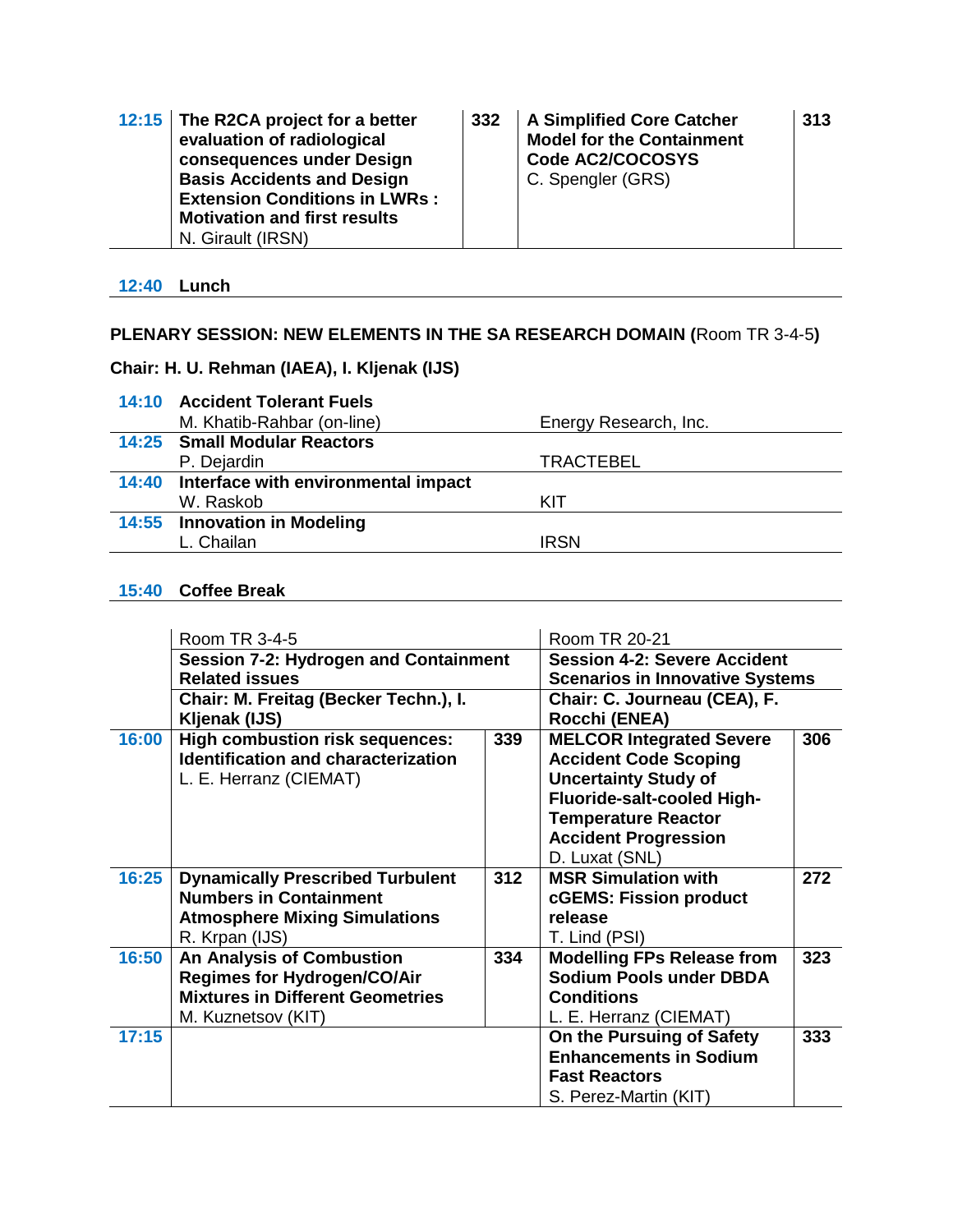## **19:00 Conference Dinner at the AkademieHotel (GenoHotel)**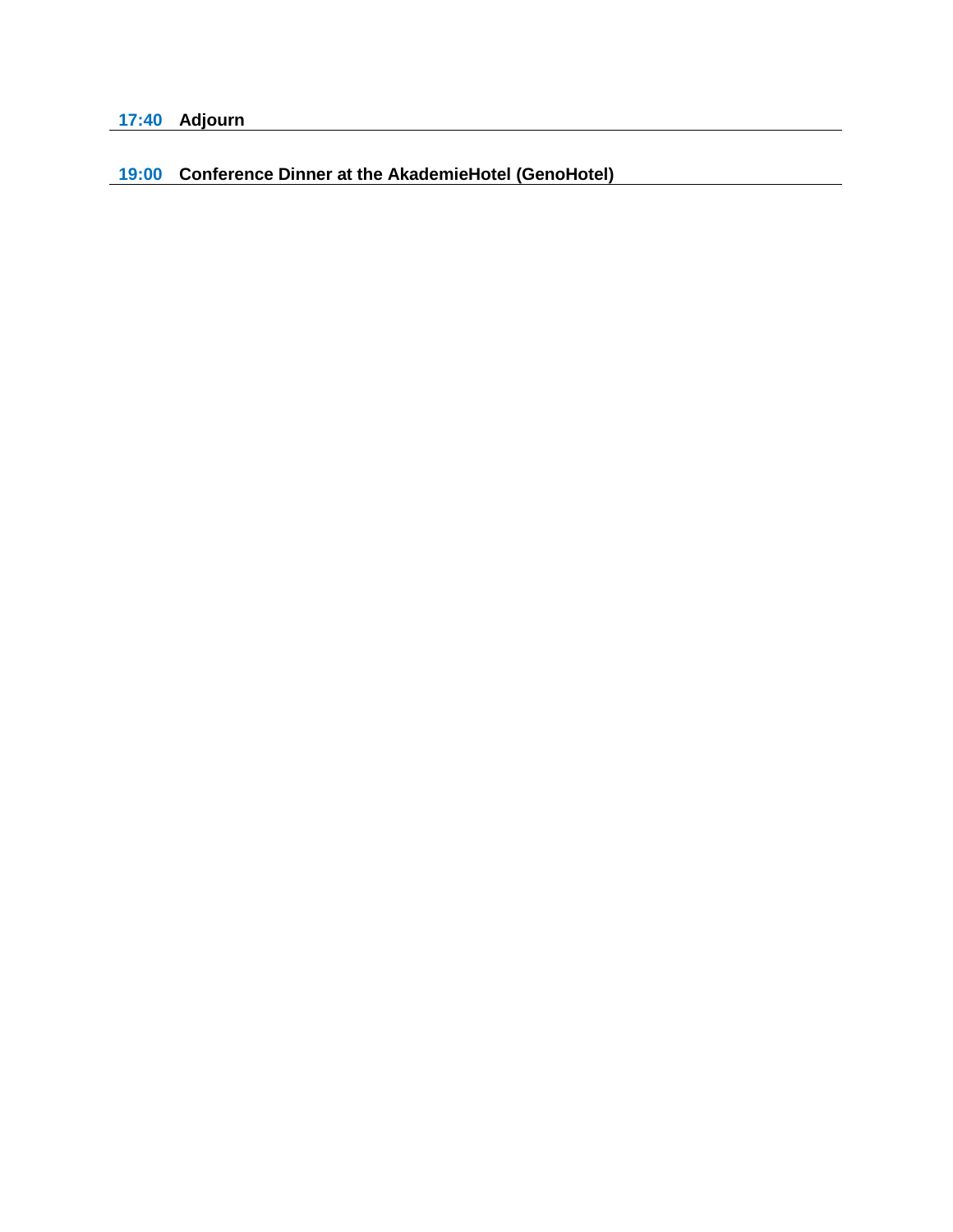#### **THURSDAY, MAY 19th, 2022**

|       | Room TR 3-4-5                              |     | Room TR 20-21                        |     |
|-------|--------------------------------------------|-----|--------------------------------------|-----|
|       | <b>Session 7-3: Containment Behavior -</b> |     | <b>Session 6-2: Severe Accident</b>  |     |
|       | <b>Recombination</b>                       |     | <b>Modeling and Code Development</b> |     |
|       | Chair: A. Bentaib (IRSN), I. Kljenak (IJS) |     | Chair: L. Chailan (IRSN), F. Rocchi  |     |
|       |                                            |     | (ENEA)                               |     |
| 9:00  | <b>Experimental Investigation on the</b>   | 301 | <b>Sensitivity Analyses on</b>       | 320 |
|       | <b>Effect of Carbon Monoxide on</b>        |     | <b>MELCOR Accumulators</b>           |     |
|       | <b>Platinum- and Palladium-based</b>       |     | <b>Modelling</b>                     |     |
|       | <b>Catalysts for Passive Auto-</b>         |     | G. Agnello (ENEA)                    |     |
|       | catalytic Recombiners                      |     |                                      |     |
|       | G. Nobrega (IRSN)                          |     |                                      |     |
| 9:25  | <b>Enhancement of Recombination</b>        | 286 | <b>Experiment Investigation of</b>   | 316 |
|       | <b>Rate Correlations for PARs in</b>       |     | <b>QUENCH-20 and Simulation</b>      |     |
|       | <b>Oxygen-Lean Conditions</b>              |     | with AC2/ATHLET-CD                   |     |
|       | J. Fontanet (CIEMAT)                       |     | T. Hollands (GRS)                    |     |
| 9:50  | <b>Effectiveness of Hydrogen</b>           | 330 | Detection of radionuclides in        | 335 |
|       | <b>Recombination by AgX and AgR</b>        |     | northern Europe in June 2020:        |     |
|       | <b>Zeolites</b>                            |     | investigations on possible           |     |
|       | F. Espegren (PSI)                          |     | source term location and origin      |     |
|       |                                            |     | J.J. Ingremeau (IRSN)                |     |
| 10:15 |                                            |     | RCCS-2021 OECD specialist            | 293 |
|       |                                            |     | workshop on "Reactor core            |     |
|       |                                            |     | and containment cooling              |     |
|       |                                            |     | systems - long term                  |     |
|       |                                            |     | management and reliability           |     |
|       |                                            |     | workshop" - Overview on the          |     |
|       |                                            |     | main outcomes                        |     |
|       |                                            |     | A. Bentaib (IRSN)                    |     |

#### **10:40 Coffee Break**

## **PLENARY SESSION: CLOSING (**Room TR 3-4-5**)**

## **Chairs: L.E. Herranz (CIEMAT), F. Gabrielli (KIT)**

|       | 11:10 Summary and conclusion of the Session<br><b>Chairs</b> |                                   |
|-------|--------------------------------------------------------------|-----------------------------------|
|       | <b>Session Chairs</b>                                        | <b>ERMSAR Technical Committee</b> |
| 12:10 | <b>Concluding Remarks and Introduction of</b>                |                                   |
|       | ERMSAR2024                                                   |                                   |
|       | A. Bentaib, L. E. Herranz                                    | NUGENIA/TA2 (IRSN, CIEMAT)        |
|       | 12:30 Closing Remarks                                        |                                   |
|       | L. E. Herranz, F. Gabrielli                                  | CIEMAT, KIT                       |

### **12:45 Adjourn**